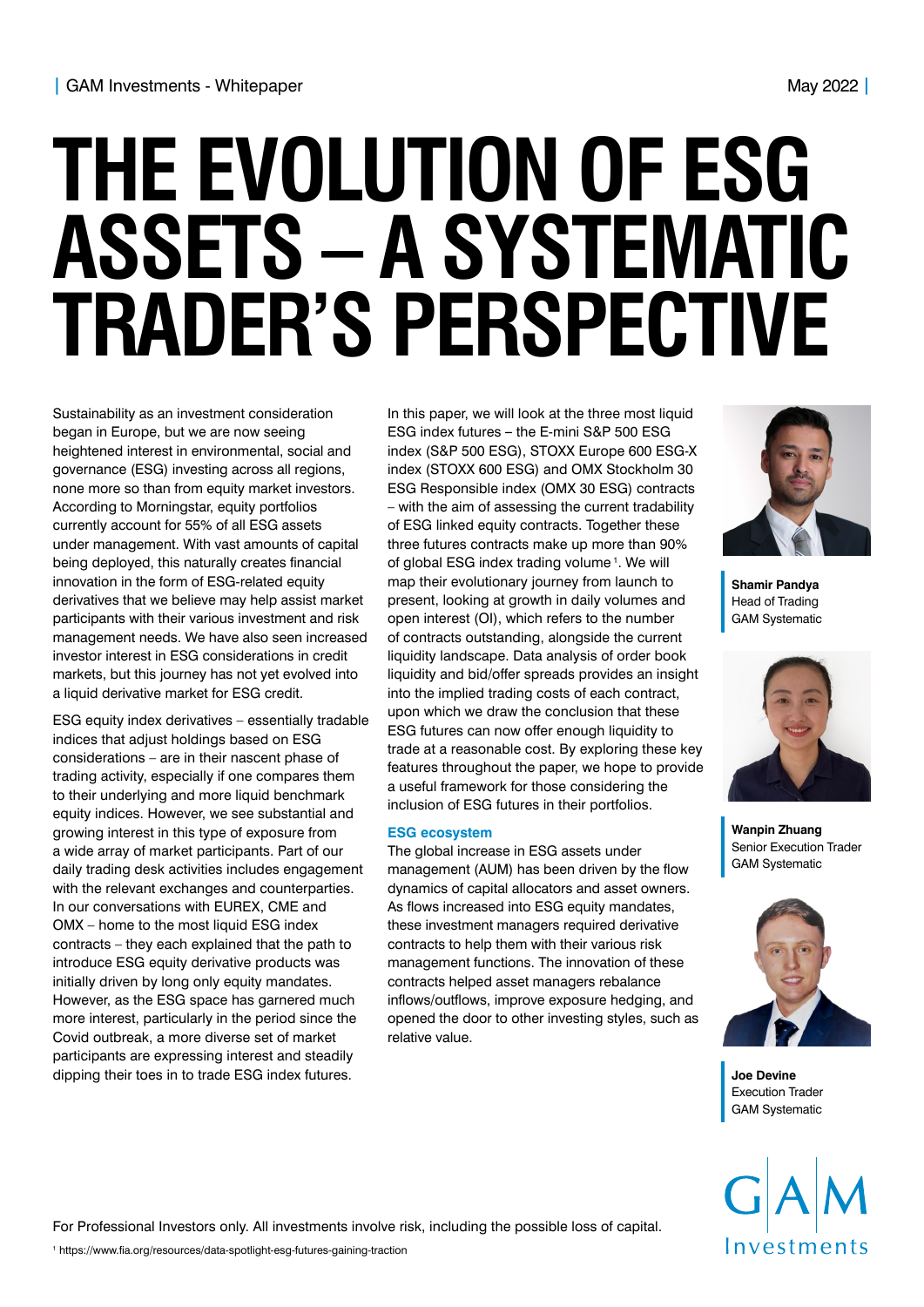## **|** GAM Investments - Whitepaper 2 **|**

One of the challenges facing systematic investors is the trade-off between liquidity and diversification. As systematic investors, we care about both the ability to liquidly gain exposure in an ESG format, as well as any diversification benefits it may bring to our portfolio. If the ESG flagship futures contracts have a low tracking error to their parent contracts, it indicates there is strong correlation between the two. This strong correlation indicates a low diversification benefit to portfolios should we continue to also hold the underlying non-ESG version of the equity index futures. On the other hand, a high tracking error could prevent a large segment of the equity investing community from using the new derivative as it is not similar enough to the parent underlying from a risk or hedging perspective. Low tracking error also serves an additional purpose; it can create a natural hedging pool for liquidity provisioning market participants. This in turn bolsters confidence in trading these markets and the increased two-sided volume helps reduce transaction costs. From the perspective of systematic investment managers, whether diversification or correlation is preferred depends on whether one seeks to replace an exposure or to add a new exposure to the portfolio. EUREX, CME and OMX exchanges have all designed their ESG benchmark offerings to ensure there is low tracking error between the ESG contract and their parent, thus helping investors with their liquidity and investment mandate needs.

#### **The liquidity journey**

As a systematic investment manager, liquidity is an important consideration in portfolio construction. This is because the more liquid an asset class, the lower the expected trading costs/spreads and the easier it is to enter and exit positions without impacting the market price and thus limiting any adverse market impact.

We start by looking at the top three most liquid ESG index futures - S&P 500 ESG, STOXX 600 ESG and OMX 30 ESG.

Liquidity of ESG index futures is at an early developmental stage. However, there clearly has been an upward trajectory in open interest (OI). In our view, current bid/offer spreads are sufficiently tight in the observable central limit orderbooks (CLOBs) for systematic participants.

## **Volume and open interest**

Two important liquidity attributes for any derivative contracts are volume and OI. An increase in OI can indicate growing interest in a contract from market participants, while traded volumes are a good indicator of activity and liquidity in the contract. These metrics can also help investors measure how large their positions are relative to other market participants. In short, the larger the OI and volume of the contract, the more confidence investors can likely have in trading the contract from a cost and liquidity perspective.

In the charts below we show the evolution of trading volumes and OI across the three contracts<sup>2</sup>. The STOXX 600 ESG and S&P 500 ESG exhibit higher volumes and OI in USD than OMX 30 ESG. All three contracts show increasing OI since the end of 2020. The factors we believe explain this liquidity landscape are: 1) regional ESG appetite; 2) liquidity of the parent contract; and 3) performance and tracking, each of which we would like to explore in greater detail.

# **Trading Volume (Market Value in USD) – 20 Day Moving Average**

**In USD 100m**



| Source: GAM, Bloomberg. The mentioned financial instruments are provided for illustrative purposes only to assist the reader in understanding the themes presented and should not be construed as a recommendation to buy or sell securities or investment advice.

# **Open Interest (Market Value in USD) – 20 Day Moving Average**

**In USD 100m**



| Source: GAM, Bloomberg. The mentioned financial instruments are provided for illustrative purposes only to assist the reader in understanding the themes presented and should not be construed as a recommendation to buy or sell securities or investment advice.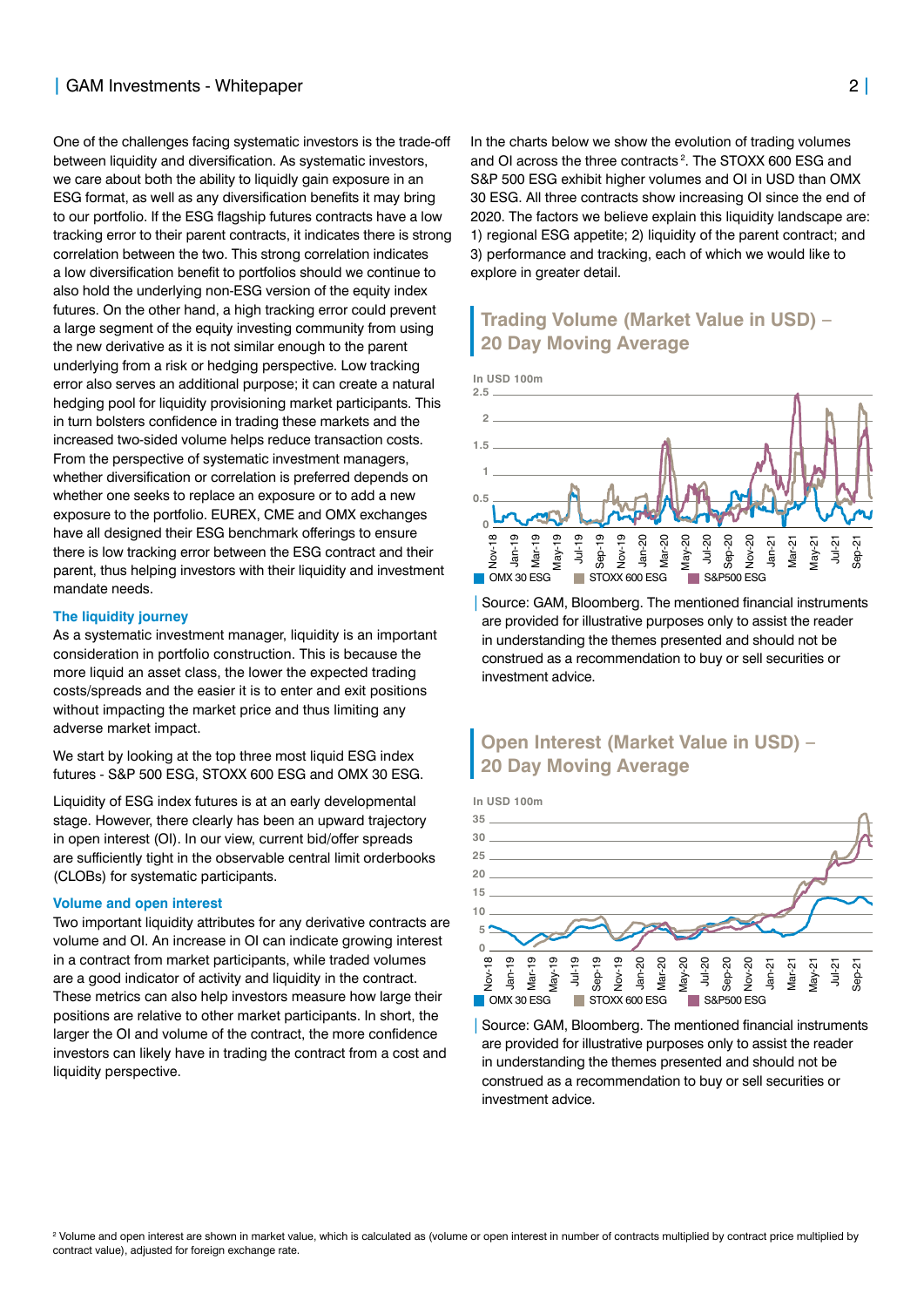#### **Regional ESG appetite**

The ESG concept first gained interest among European investors, particularly the Nordic region. It is perhaps not surprising then that OMX 30 ESG was the first ESG equity future, launched in answer to popular demand from these investors.

Four months later, the STOXX 600 ESG, the first pan-European ESG equity future, was launched and quickly gathered trading volume and OI. Both contracts enjoyed first mover advantage supported by a keen investor base in the wider European area.

Despite the S&P 500 being the world's most dominant equity index, it was more than a year after the OMX ESG launch that S&P finally developed an ESG index of its own, with the launch of the E-mini S&P 500 ESG Index (S&P 500 ESG).

#### **Liquidity of the parent contract**

STOXX 600 ESG benefits from the breadth and depth of its parent contract. Stoxx Europe 600 covers a much larger universe than other major European benchmarks such as Euro Stoxx 50 and the DAX index, which includes only 40 stocks. This means that for the STOXX 600 ESG, stock exclusions due to ESG screening are in our view unlikely to cause significant changes in sector or factor exposures. In terms of liquidity, Stoxx Europe 600 future is one of the most liquid equity future contracts on Eurex.

The parent contract of the S&P 500 ESG future is the most actively traded equity index future in the world, which has an OI more than 40 times that of the STOXX 600 future. This has helped the S&P 500 ESG future gain attention despite both the fact that it was launched more than a year after OMX 30 ESG, and the lower demand for ESG in the US compared to Europe.

OMX 30 ESG on the other hand, has a parent contract that covers a relatively small equity market. This means that exclusions can create a large tracking error in the ESG future versus the parent contract. This puts the contract at a disadvantage when it comes to gaining volume and OI.

#### **Performance and tracking error**

Close tracking to the parent index is important to investors seeking to replicate their equity exposures. Out of the three contracts, STOXX 600 ESG has the closest tracking to the parent index. Since launch the performance of the ESG contract has been almost exactly in line with the parent index - it has outperformed the parent index by 14 basis points (0.14%) on an annualised basis<sup>3</sup>. During this period the parent index benchmark gained 8.2% annualised and as such a 14-basis point tracking error is very low. This close tracking can be seen as a direct result of relatively few exclusions after ESG screening. The exchange relies on an external data provider (Sustainalytics) when applying ESG screening. Currently it only excludes 17 out of 600 names, the equivalent of 2.8% of the parent index.

OMX 30 ESG shows a far higher tracking error and underperformed its parent index by 66 basis points on an annualised basis<sup>3</sup>. As the first ESG equity future launched, its screening methodology set a framework for subsequent ESG instruments, using a combination of qualitative and quantitative criteria. As of today, it excludes two stocks. The parent index only has 30 stocks as of the same period so that represents an exclusion of 6.7% of stocks.

S&P 500 ESG shows a high tracking error which may surprise some given the large number of constituents. The tracking error is due to the large proportion of excluded stocks compared to the two aforementioned indices. The S&P 500 ESG future has outperformed its parent index by 1.25% on an annualised basis<sup>3</sup>. While outperformance is typically welcomed, some investors may be averse to higher tracking error.

The S&P screening methodology is multi-layered. It will exclude companies that score poorly relative to their peers in the same sector, even if they meet the absolute ESG standards of inclusion. This approach results in far more exclusions than the other two ESG contracts. As of Q4 2021, it excludes 190 stocks, or 38% of the stocks in the parent index.

#### **Liquidity landscape**

We have discussed three key factors which contribute positively to increasing liquidity of ESG contracts: 1) a keen interest in ESG issues among investors in the home region, 2) a parent contract that is both very liquid and also covers a wide span of the investment landscape of that region, 3) performance that closely tracks that of the parent index. Out of the three ESG contracts discussed above, STOXX 600 ESG is the one where all three factors work to its benefit, while S&P 500 ESG levels the field with by far the most liquid parent contract.

## **Trading Costs**

Bid/offer spreads are an important indicator of market depth and trading costs. A market that has tight bid/offer spreads, or shows a contracting trend, is one where market participants can increasingly trade with confidence without their trading causing large price impact. Tight or tightening bid/offer spreads help lower trading costs and minimise any post-trade alpha erosion.

Cost minimisation is key for any trading desk, even more so for systematic portfolios which often rebalance daily or at higher frequencies. The majority of these costs arises through crossing bid/offer spreads. Understanding and identifying the optimal trading hours **–** when spreads are at their tightest **–** for each asset is therefore crucial. Within the futures market, spreads are often noticeably tighter during the cash trading hours of the respectively underlying asset; this certainly holds true for ESG futures.

We have analysed the three ESG contracts within this paper and found that bid/offer spreads are typically 50% tighter during cash trading hours of the underlying.4

3 Analysis covers period from launch through to 30 September 2021.

4 We have denoted time periods as 'cash hours' or 'non-cash hours' for each contract, based on when their respective underlying trades. The sample data uses the bid/ offer spread every minute, with a six month look back period.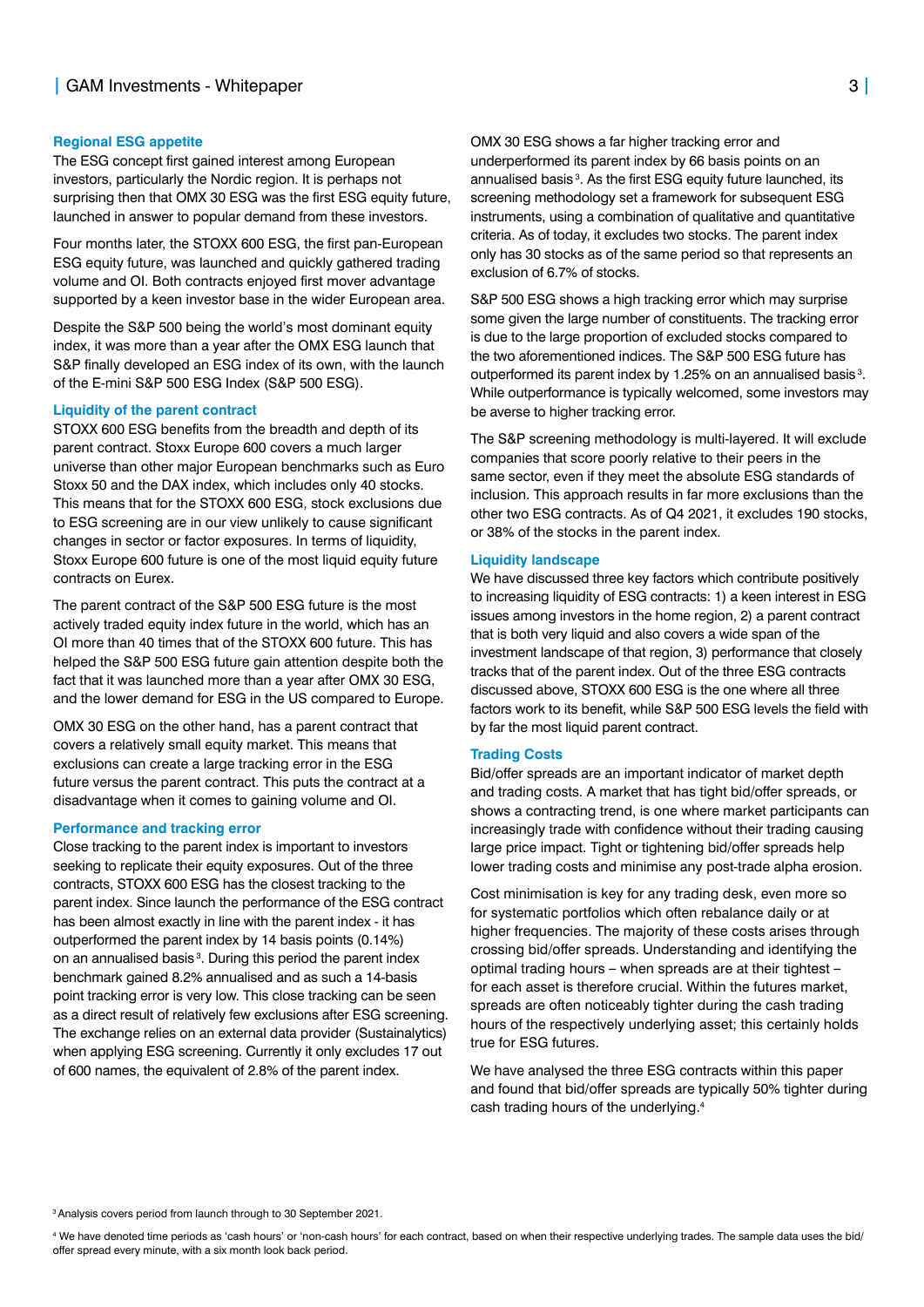

**STOXX 600 ESG futures average spread**

|Source: GAM, Bloomberg. The mentioned financial instruments are provided for illustrative purposes only to assist the reader in understanding the themes presented and should not be construed as a recommendation to buy or sell securities or investment advice.

# **E-mini S&P 500 ESG futures average spread**



|Source: GAM, Bloomberg. The mentioned financial instruments are provided for illustrative purposes only to assist the reader in understanding the themes presented and should not be construed as a recommendation to buy or sell securities or investment advice.

As shown above, for the S&P 500 ESG, the median bid/offer spread reduces from 0.16 to 0.08 index points when we go from non-cash into cash hours. The median STOXX 600 ESG spread during cash hours is 0.10 index points, increasing to 0.30 during non-cash hours. These results show that understanding the liquidity dynamics of each individual market can have a material impact on implied trading costs. Within our sample analysed above, trading these ESG futures outside of their respective cash hours would increase spread costs on average by 100- 200%. For strategies that frequently rebalance, the accumulated cost of paying this spread can be highly significant.

Data suggests we are likely not too far away from ESG futures being fully viable in terms of costs for systematic portfolios that actively rebalance. Shown in the table below, bid/offer spreads of the ESG contracts may seem slightly large relative to their parent contract, though we must consider that these parent futures are some of the most highly traded and liquid equity contracts worldwide, thus a spread between the two is to be expected. Relative to observed volatility during the sample period, which displayed an average daily range of 56.81-74.90 bps, a spread to mid below 3 bps across all three contracts can be viewed as reasonable from an execution trading perspective.

| <b>Index</b> | <b>Parent Spread</b><br>bps | <b>ESG Spread</b><br>bps | <b>Avg Daily Move</b><br>bps |
|--------------|-----------------------------|--------------------------|------------------------------|
| S&P 500      | 0.57                        | 2.16                     | 56.92                        |
| OMX 30       | 1.09                        | 4.51                     | 74.90                        |
| STOXX 600    | 2.18                        | 5.79                     | 56.81                        |

|Average bid/offer spread in Bps during respective cash hours across sample period.

Average daily absolute price change in Bps across the sample period.

Source: GAM, Bloomberg. The mentioned financial instruments are provided for illustrative purposes only to assist the reader in understanding the themes presented and should not be construed as a recommendation to buy or sell securities or investment advice.

A key consideration for including these ESG futures in a systematic portfolio is that of execution timing. In our view, liquidity and daily volumes have reached a level where the inclusion of these contracts into a systematic portfolio can be implemented with reasonable trading costs, assuming execution is contained within cash hours.

#### **Looking towards the horizon**

The ESG landscape has evolved dramatically over the past few years and the number of tradeable ESG assets continues to grow. One of the biggest recent developments in the ESG futures space was the launch of the MSCI Climate Paris Aligned Futures in February 2022<sup>5</sup>. The stated aim of these new listings is to allow investors a US dollar denominated means to align exposure with a net zero world. The construction of these indices uses key climate metrics and models, including climate value-at-risk, low carbon transition scores and companies' carbon emission reduction targets.

We will be keenly observing how the market structure and liquidity of these contracts evolves over time. As with the existing tradable ESG futures examples we have examined in this paper, it will take some time for the liquidity profile of these new contracts to develop before we can begin to consider them in the systematic space.